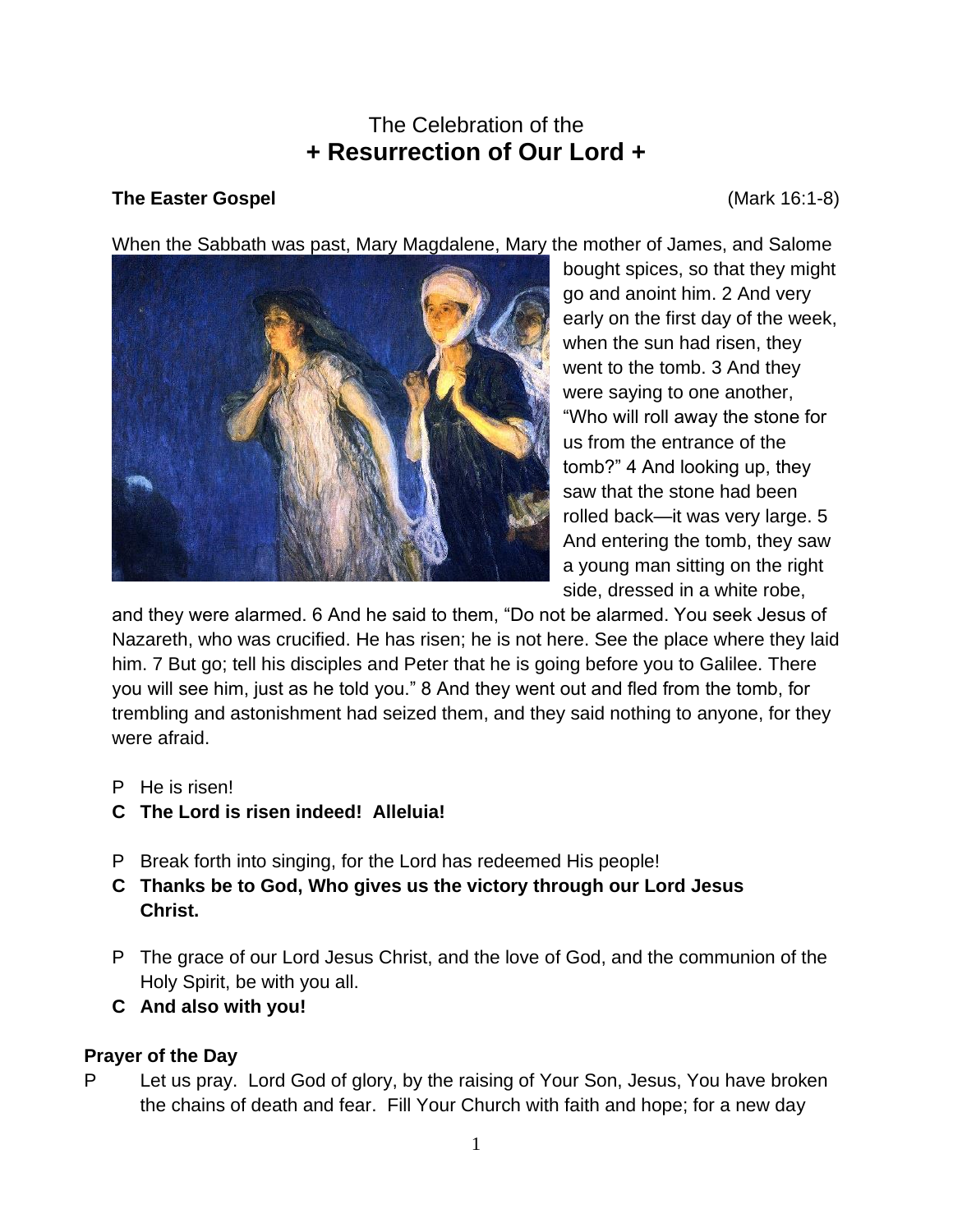has dawned and the way to life with You in Heaven stands open in our Savior Jesus Christ.

## **C Amen.**

# **First Lesson** *Job 19: 23-27*

"Oh that my words were written! Oh that they were inscribed in a book! Oh that with an iron pen and lead they were engraved in the rock forever! For I know that my Redeemer lives, and at the last he will stand upon the earth. And after my skin has been thus destroyed, yet in my flesh I shall see God, whom I shall see for myself, and my eyes shall behold, and not another.

P The Word of the Lord.

**C Thanks be to God.**

## **Second Lesson** *1 Corinthians 15:51-57*

Behold! I tell you a mystery. We shall not all sleep, but we shall all be changed, in a moment, in the twinkling of an eye, at the last trumpet. For the trumpet will sound, and the dead will be raised imperishable, and we shall be changed. For this perishable body must put on the imperishable, and this mortal body must put on immortality. When the perishable puts on the imperishable, and the mortal puts on immortality, then shall come to pass the saying that is written: "Death is swallowed up in victory." "O death, where is your victory? O death, where is your sting?" The sting of death is sin, and the power of sin is the law. But thanks be to God, who gives us the victory through our Lord Jesus Christ.

- P The Word of the Lord.
- **C Thanks be to God.**

# **Alleluia Verse**



P The Holy Gospel according to St. John, the  $20<sup>th</sup>$  chapter.

**C Glory to You, O Lord.**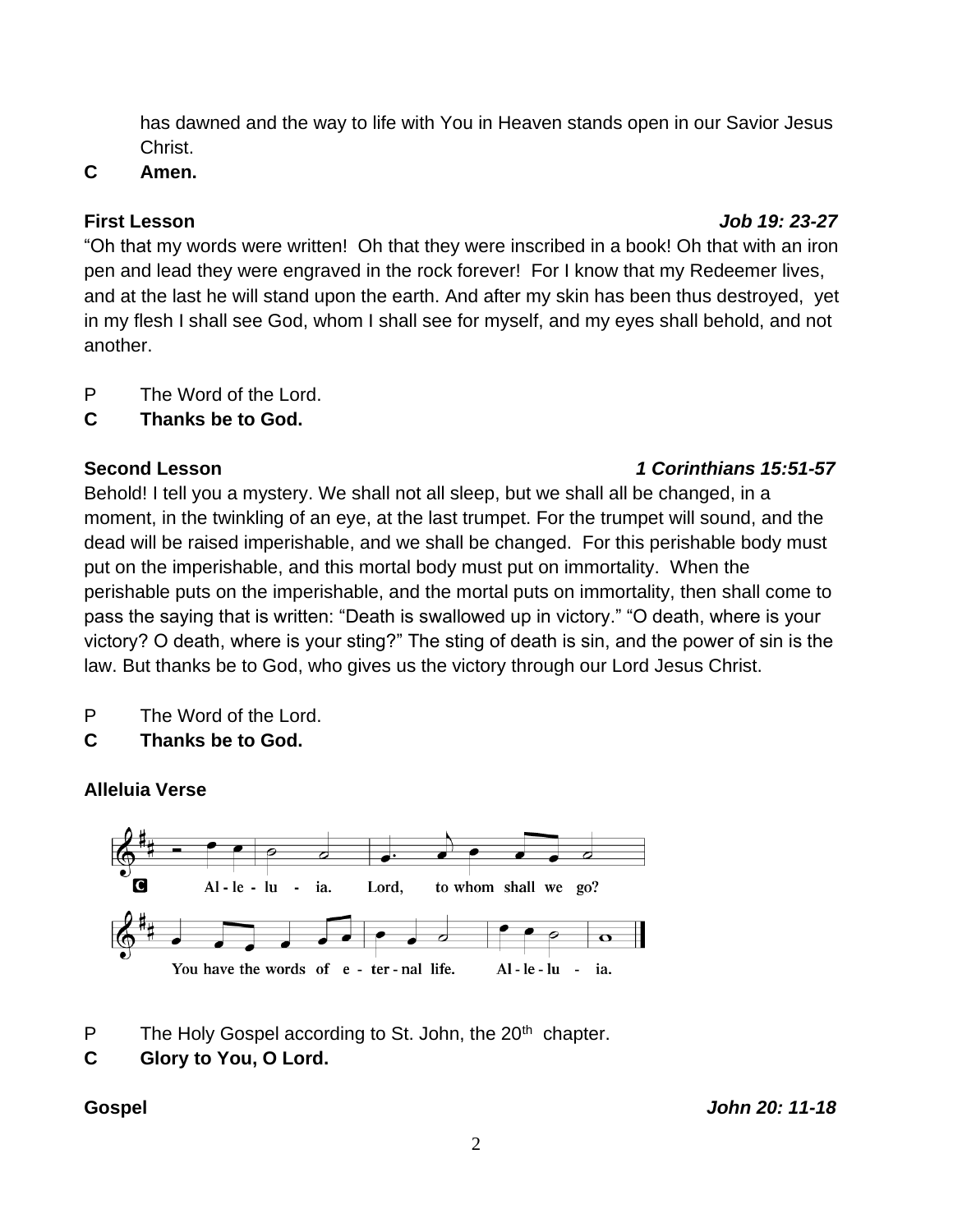11 But Mary stood weeping outside the tomb, and as she wept she stooped to look into the



tomb. 12 And she saw two angels in white, sitting where the body of Jesus had lain, one at the head and one at the feet. 13 They said to her, "Woman, why are you weeping?" She said to them, "They have taken away my Lord, and I do not know where they have laid him."

14 Having said this, she turned around and saw Jesus standing, but she did not know that it was Jesus. 15 Jesus said to her, "Woman, why are you weeping? Whom are you seeking?" Supposing him to be the gardener, she said to him, "Sir, if you have carried him away, tell me where you have laid him,

and I will take him away." **16 Jesus said to her, "Mary."**

- P The Gospel of the Lord.
- **C Praise to You, O Christ.**

### **Message**

P Let us confess our faith in the Resurrection.

### **The Easter Creed**



**All: I believe in God the Father almighty, Maker of heaven and earth, Who sent His Son as my Savior to rise on Easter morning.**

**I believe in Jesus Christ, His only Son our Lord, Who was conceived by the Holy Spirit, born of the Virgin Mary, suffered under Pontius Pilate, died on Good Friday, rose again on Easter morning to free me from the curse of the devil.**

**I believe in the Holy Spirit, Who has brought me to faith in the Christ of Easter, and by whose continuous work in my heart, I am ever led to be steadfast and unmovable, always abounding in the work of my resurrected Lord. Amen.**

### **Prayer of the Church**

P Let us pray that the results of Christ's resurrection may be seen throughout the world. Lord God, our loving heavenly Father, we thank and praise You for the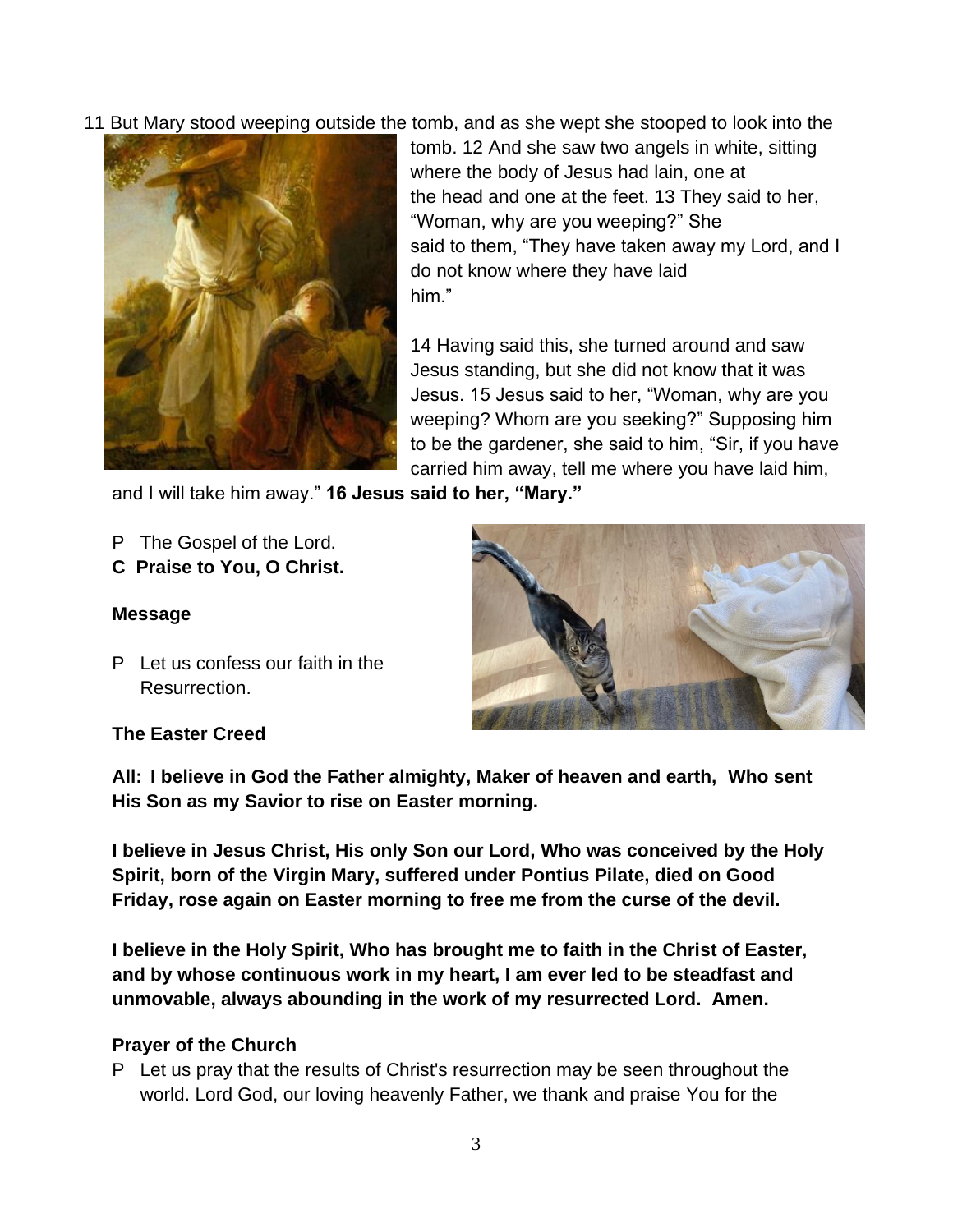glorious resurrection of our Savior, Jesus Christ. Your Son, our Passover Lamb, has taken away the sin of the world. Forgive us and all people. Lord, in Your mercy:

- **C Hear our prayer.**
- P Your Son said, 'Peace be with you'. Bring your peace to the world and to our own country. Lord, in Your mercy:
- **C: Hear our prayer.**
- P Your Son appeared to Mary Magdalene when she was weeping. Comfort those who are sad, lonely, or grieving. Lord, in Your mercy: **C Hear our prayer.**
- P Your Son met the women and asked them to tell the disciples about His resurrection. Guide Christians everywhere to witness to the resurrection in their lives. Lord, in Your mercy:

### **C Hear our prayer.**

- P Your Son proclaimed Himself to the two disciples from the Scriptures and made himself known to them in the breaking of the bread. Reveal Him to us and all people through the teaching of Your word and the celebration of Your holy meal. Lord, in Your mercy:
- **C Hear our prayer.**
- P Your Son strengthened the faith of Thomas by telling Him to touch His hands and side. Reassure those who are troubled by doubts, and strengthen their faith in Your goodness. Lord, in Your mercy:
- **C Hear our prayer.**
- P Your Son conquered death by His death and won the victory by His resurrection. Be with those who are dying, and lead them to life with You forever. Lord, in Your mercy:
- **C Hear our prayer.**

### **Special Prayers**

Ken Hessler (brother of Julene –fell from ladder recovering from 5 broken ribs) Dorothy Kessler (sister in law of Julene – cancer treatment) Trudi Dinsmore (friend of Holy Cross Church recovering from successful hip surgery) Irene Day – Arbor Terrace Senior Living, Lanham) Pam Brown (reoccurrence of colon cancer - Chase Larkin Center - Bowie) Michael Lusky brother of Susan Lucero (bypass surgery) Mark Travaglini (brother-in-law of Susan Lucero – health issues)

4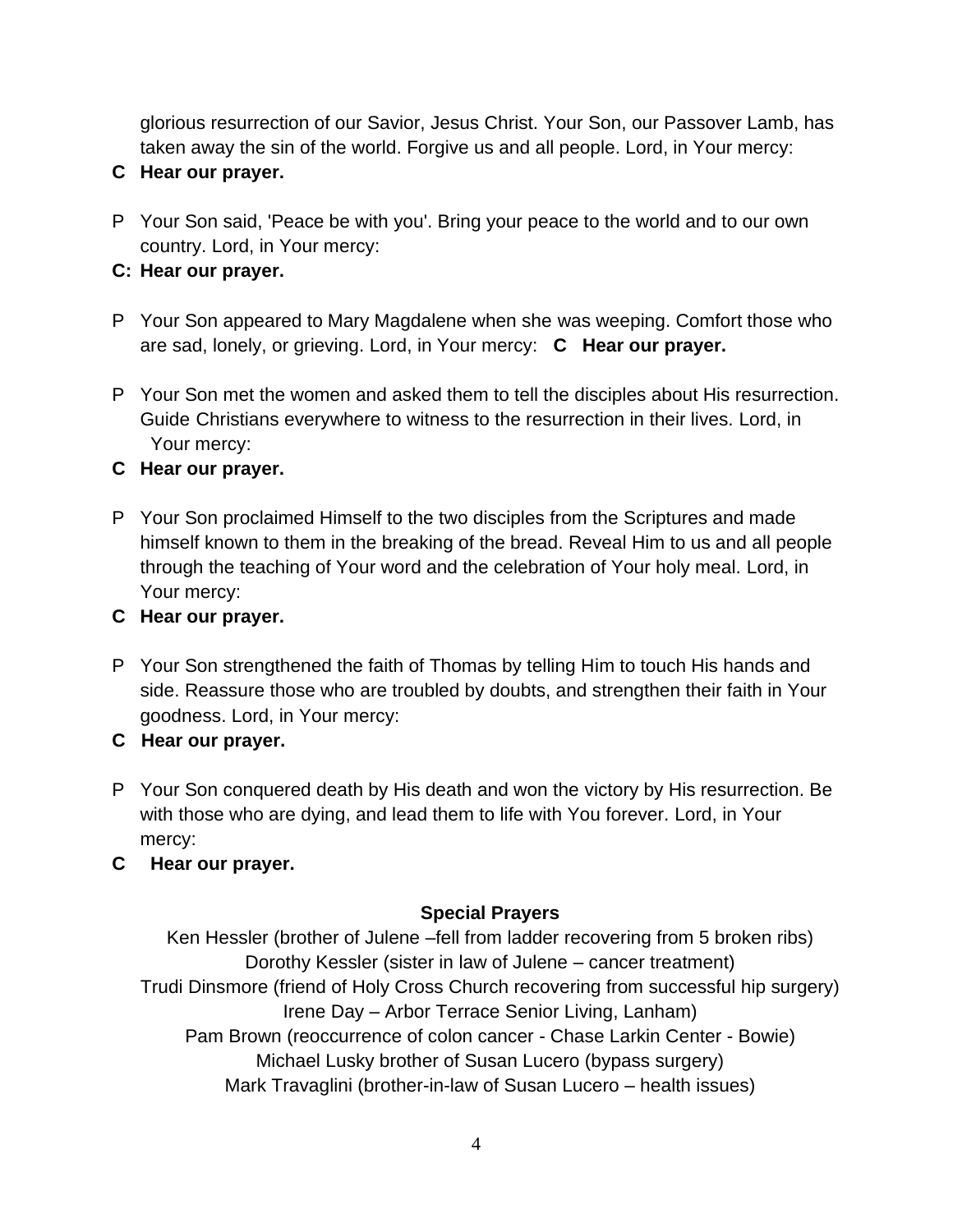Lauren Flanigan (cancer treatment) Alexis Duffy (Godchild of Greg and Cindy Clem suffering from stage 4 cancer) Ruth Embrey David Shepherd (husband of Wendy Shepherd)

**Birthdays:** Richard Fitzenreiter (4/4); Michael Cannon (4/4); Jeanne Byrnes (4/8) Mindy Ittenbach 4/8).

- P Heavenly Father, grant that all who now celebrate these joyful holy days here on earth may finally praise You forever, with all the angels and saints in heaven. We ask this through Your risen Son, Jesus Christ our Lord, Who lives and reigns with You and the Holy Spirit, one God, now and forever.
- **C Amen.**

### **Blessing of Easter**

- P May Almighty God bless you on this joyous Feast of Easter, and may He protect you against all sin.
- **C Amen.**
- P Through the resurrection of His Son, God granted us healing. May He fulfill His promises, and bless you with eternal life.
- **C Amen.**
- P You have mourned for Christ's sufferings; now you celebrate the joy of His resurrection. May you come with joy to the feast that lasts forever.
- **C Amen.**
- P May Almighty God, Father, + Son, and Holy Spirit, bless you now and forever.
- **C Amen.**
- P Go in peace. Serve the Risen Lord.
- **C Alleluia! Thanks be to God!**
- P Christ is Risen!
- **C He is risen indeed!**

**Eileen Farnham Memorial Service, Thursday, April 8, 2:00 p.m.**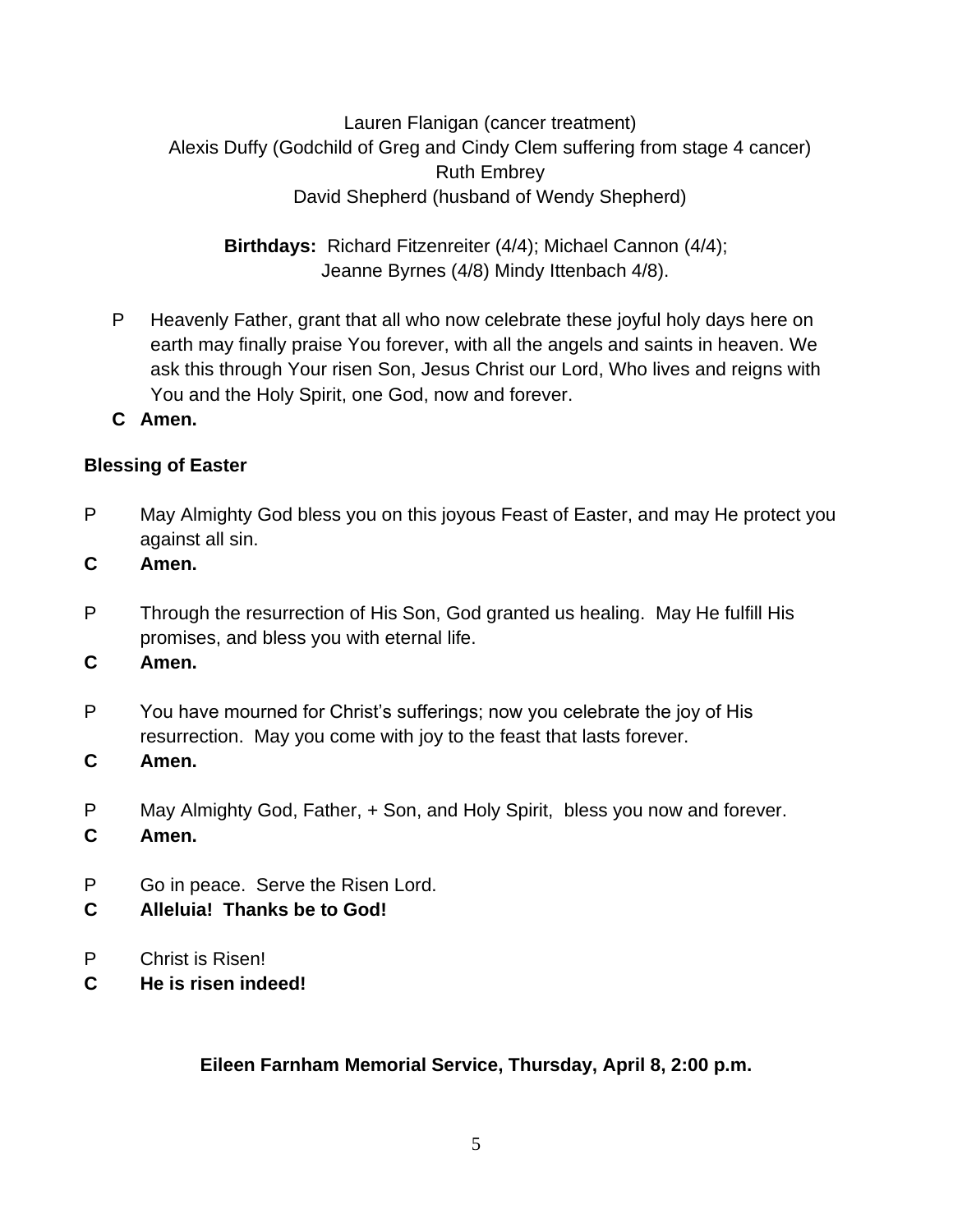**Children's Easter Celebration** – was a great success! Our heartfelt thanks and appreciation to everyone who made the Easter Egg Hunt event a success! A special thanks to Cindy Clem for the art work!

### **Food Pantry needs for April**

Cold cereal, spaghetti noodles; meat pasta sauce 24 oz ,Mandarin Oranges 15 oz cans; Cranberry Grape juice

Ongoing needs: saltine crackers, canned fruit and vegetables!

| <b>Easter Flowers</b>                                                          |                                                              |
|--------------------------------------------------------------------------------|--------------------------------------------------------------|
| <b>Susan Cannon</b>                                                            | In memory of those who lost their lives to Covid-19 and      |
|                                                                                | In memory of Louise, Charles & Bob Bastian                   |
| Nikki Clem                                                                     | In memory of Mary Miller                                     |
| Greg & Cindy Clem                                                              | In memory of Lee & Hank Gramlich (Cindy's mom & dad,         |
|                                                                                | In memory of Cindy's aunt Dee Dee & grandmother Peal and     |
|                                                                                | cousin Linda.                                                |
| <b>Allen Clem</b>                                                              | In memory of wife Judy and my parents                        |
| Bernadette LaLann                                                              | To the glory of God.                                         |
| John Waldron                                                                   | To the glory of God                                          |
| <b>Annie Marie Bradley</b>                                                     | To the glory of God                                          |
| Susan Lucero                                                                   | In memory of loves ones                                      |
| <b>Emmanuel Findlay</b>                                                        | In honor of Mr. & Mrs. J.W.D. Findlay and in memory of my    |
|                                                                                | deceased relatives                                           |
| <b>Mercy Sowho</b>                                                             | In honor of my parents and to the glory of God               |
| <b>Bill &amp; Julene Pichel</b>                                                | In honor of our loved ones in heaven and to the glory of God |
| Dick & Pat Fitzenreiter                                                        | To the glory of God                                          |
| Kristi Keller                                                                  | In memory of Dorothy and T.T. Keller                         |
| Rosalie Jones                                                                  | In memory of Ted & Carrie Schaefer                           |
| Susan Lucero                                                                   | In memory of Henry A. Stuven                                 |
| Amy & John Minor                                                               | In memory of Teresa Schaefer Wilcox; Robert H. Schaefer,     |
|                                                                                | Henry R. & Louise Heitmuller Schaefer                        |
| Ann & Jeff Burt                                                                | In honor of our mothers - Dale Ballone and Geri Burt         |
| In memory of John Leslie Leon & Jean LaCross<br>Dorothea Leslie & Jill LaCross |                                                              |

### **Holy Cross Lutheran Church**

6905 Greenbelt Road Greenbelt, Maryland 20770 Phone: (301) 345-5111 Email: myholycross@verizon.net Website: www.myholycross.org Facebook: www.facebook.com/holycrossgreenbelt